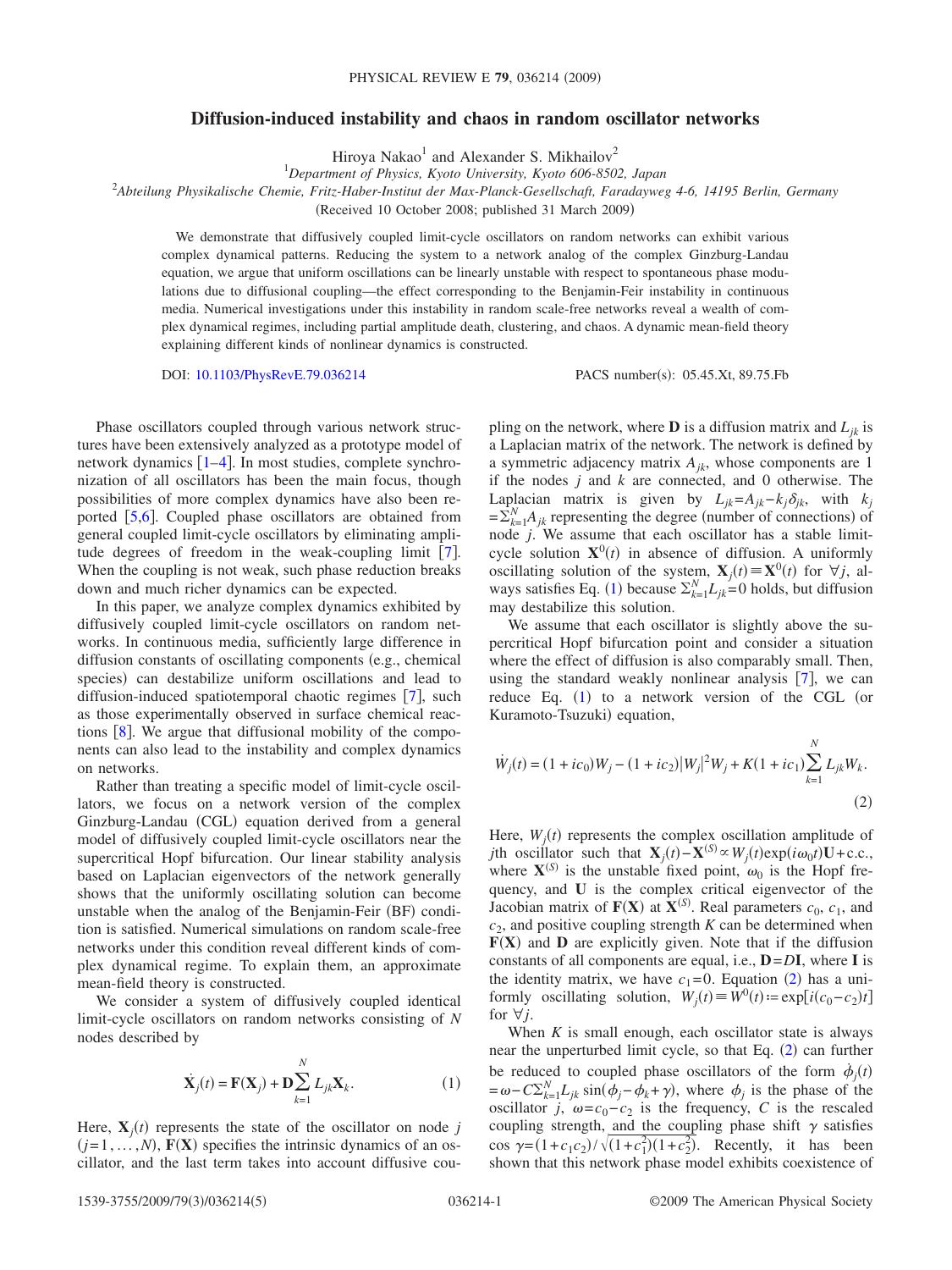drifting and phase-locked oscillators with stationary phase gradients  $\lceil 5 \rceil$  $\lceil 5 \rceil$  $\lceil 5 \rceil$ . In the following, we focus on the case with stronger coupling.

Let us analyze linear stability of the uniform solution. Plugging weakly perturbed solution  $W_j(t) = W^0(t)\{1\}$  $+\rho_j(t)$  exp[ $i\theta_j(t)$ ] into Eq. ([2](#page-0-1)) with  $\rho_j(t)$  and  $\theta_j(t)$  being amplitude and phase perturbations, respectively, we obtain the following linearized equations:

<span id="page-1-0"></span>
$$
\dot{\rho}_j(t) = -2\rho_j + K \sum_{k=1}^N L_{jk} (\rho_k - c_1 \theta_k),
$$
  

$$
\dot{\theta}_j(t) = -2c_2 \rho_j + K \sum_{k=1}^N L_{jk} (c_1 \rho_k + \theta_k).
$$
 (3)

To proceed, we introduce Laplacian eigenvalues  $\Lambda^{(\alpha)}$  and eigenvectors  $\phi_{N}^{(\alpha)} = (\phi_{1}^{(\alpha)}, \dots, \phi_{N}^{(\alpha)})$  of the Laplacian matrix  $L_{jk}$  satisfying  $\sum_{k=1}^{N} L_{jk} \phi_k^{(\alpha)} = \Lambda^{(\alpha)} \phi_j^{(\alpha)}$  for  $\alpha = 1, ..., N$ . All eigenvalues are real and nonpositive, and the eigenvectors are mutually orthogonal. We expand the perturbations as  $(\rho_j, \theta_j) = \sum_{\alpha=1}^N (\rho^{(\alpha)}, \theta^{(\alpha)}) \phi_j^{(\alpha)} \exp(\lambda^{(\alpha)} t)$ , where  $\rho^{(\alpha)}$  and  $\theta^{(\alpha)}$ are expansion coefficients and  $\lambda^{(\alpha)}$  is the complex growth rate of  $\alpha$ th eigenmode. Then, a characteristic equation  $\{\lambda^{(\alpha)}\}^2 + 2\{1 - K\Lambda^{(\alpha)}\}\lambda^{(\alpha)} - 2(1 + c_1c_2)K\Lambda^{(\alpha)} + (1 + c_1^2)\{K\Lambda^{(\alpha)}\}^2$  $=0$  is obtained for each eigenmode, which yields

$$
\lambda_{\pm}^{(\alpha)} = -1 + K\Lambda^{(\alpha)} \pm \sqrt{1 + 2c_1c_2\{K\Lambda^{(\alpha)}\} - c_1^2\{K\Lambda^{(\alpha)}\}^2}.
$$
\n(4)

When Re  $\lambda_{\pm}^{(\alpha)}$  > 0 for some  $\alpha$ , the  $\alpha$ th eigenmode is unstable.

By expanding the upper branch  $\lambda_{+}^{(\alpha)}$  of Eq. ([4](#page-1-0)) for small  $K\Lambda^{(\alpha)}$ , we obtain  $\lambda_{+}^{(\alpha)} = (1+c_1c_2)K\Lambda^{(\alpha)} + O({K\Lambda^{(\alpha)}})^2$ . Therefore, Re  $\lambda_+^{(\alpha)}$  can be positive when the condition  $1+c_1c_2<0$ is satisfied (note that  $\Lambda^{(\alpha)} \le 0$ ). This is the same as the BF condition for instability of the uniform solution of the CGL equation in continuous media  $[7]$  $[7]$  $[7]$ , which also applies to globally coupled and nonlocally coupled CGL oscillators  $[9,10]$  $[9,10]$  $[9,10]$  $[9,10]$ . Note that the BF condition cannot be satisfied for  $c_1=0$  and therefore a sufficiently large difference in diffusion constants of the components is necessary. For the instability to actually occur, the discrete Laplacian eigenvalues should exist near the peak of the upper curve given by Eq.  $(4)$  $(4)$  $(4)$ . As we already know for other coupling schemes  $[7,9,10]$  $[7,9,10]$  $[7,9,10]$  $[7,9,10]$  $[7,9,10]$ , Eq.  $(2)$  $(2)$  $(2)$  is expected to exhibit strongly nonlinear behavior once the uniform solution becomes unstable.

As an example of random networks, we use random scalefree networks of size  $N=1000$  and mean degrees  $\langle k \rangle = 20$ generated by the Bárabasi-Albert preferential attachment rule [[11](#page-4-8)]. We fix the parameters  $c_1 = -2$  and  $c_2 = 2$  ( $c_0$  can be set to 0 without loss of generality), and vary the coupling strength *K*. Numerical results shown below are for one particular realization of the random network, but similar behavior was observed for other network realizations as well.

Figure  $1(a)$  $1(a)$  displays the degree  $k_j$  of each node vs the node index  $j$ , where the node indices  $\{j\}$  are sorted in decreasing order of their degrees  $\{k_j\}$  so that inequalities  $k_1$  $\geq k_2 \geq \cdots \geq k_N$  hold. We use this ordering as a useful way to visualize the complex dynamics on the network throughout our analysis. Figure  $1(b)$  $1(b)$  shows the Laplacian eigenvalues

<span id="page-1-1"></span>

FIG. 1. (Color online) (a) Degree  $k_j$  and (b) Laplacian eigenvalue  $\Lambda^{(\alpha)}$  of the scale-free network used in numerical simulations. (c) Linear growth rates of perturbations Re  $\lambda_{\pm}^{(\alpha)}$  plotted as functions of  $-K\Lambda^{(\alpha)}$ . Dashed green line shows the slope  $-(1+c_1c_2)$  of the upper branch at the origin.

 $\Lambda^{(\alpha)}$  of the same network. The eigenvalue indices  $\{\alpha\}$  are also sorted in decreasing order of the eigenvalues such that  $0 = \Lambda^{(1)} > \Lambda^{(2)} > \cdots > \Lambda^{(N)}$  hold.

Figure [1](#page-1-1)(c) plots growth rates of the perturbations Re  $\lambda_{\pm}^{(\alpha)}$ obtained by the linear stability analysis as functions of  $-K\Lambda^{(\alpha)}$  at *K*=0.04. The actual growth rates are distributed discretely on the curves given by Eq.  $(4)$  $(4)$  $(4)$ . We can see that the growth rates on the upper branch Re  $\lambda_{+}^{(\alpha)}$  can become positive when the coupling strength  $K$  is in an appropriate range, indicating that the uniform solution can undergo a diffusioninduced instability.

To investigate nonlinear dynamics after the instability, we have performed numerical simulations of Eq. ([2](#page-0-1)) with slightly perturbed uniform solutions as initial conditions. When *K* is very small  $(K < 0.001)$ , no oscillator deviates largely from the unperturbed limit-cycle orbit  $W^{(0)}(t)$ , so that the reduced phase model is valid. The coupling phase shift is given by  $\gamma = \arccos(-3/5) \approx -2.21$ , which is repulsive because  $|\gamma| > \pi/2$  [[7](#page-4-4)]. Therefore, the oscillators do not synchronize but rotate incoherently. When *K* is very large *K*  $>$  0.165), there exist no discrete growth rates on the positive part of the upper curve of Fig.  $1(c)$  $1(c)$ , so that the uniform solution remains stable even if the BF condition is satisfied.

Between these limits, we have found three characteristic steady dynamical regimes as shown in Fig. [2,](#page-2-0) where snapshots of the amplitude profile  $|W_i|$  and the distribution of  $W_i$ on the complex plane are displayed for three values of the coupling strength,  $K=0.02$ ,  $K=0.04$ , and  $K=0.08$ .

(i) Partial amplitude death [Figs.  $2(a)$  $2(a)$  and  $2(d)$ ]. When  $0.006 \le K \le 0.028$ , a group of oscillators with small node indices (i.e., with large degrees) stops rotation and stays near the origin of the complex plane while other oscillators are rotating around circular orbits incoherently, with a rather sharp but smooth transition between the two groups.

(ii) *Chaos* [Figs. [2](#page-2-0)(b) and 2(e)]. When  $0.028 < K < 0.078$ , the oscillators are roughly separated into three groups. In the first group, oscillators take approximately constant amplitudes near 0.5, which corresponds to the central cluster on the complex plane. Amplitudes of oscillators in the second group are strongly scattered and evolve chaotically, but their envelope still forms smooth curves. This group corresponds to the intermediate scattered oscillator states on the complex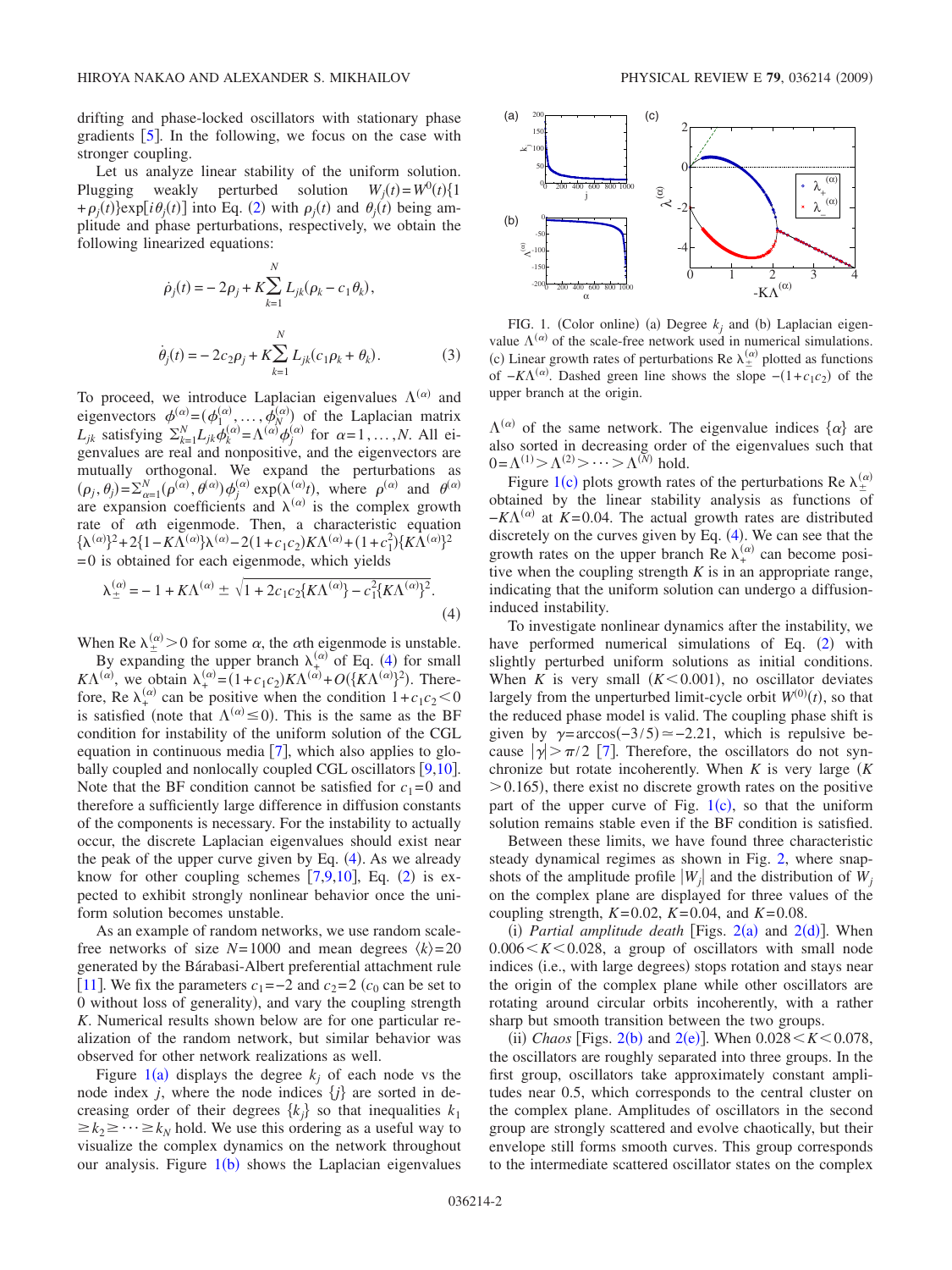<span id="page-2-0"></span>

FIG. 2. (Color online)  $[(a)-(c)]$  Snapshots of the complex amplitude  $W_j$  on the complex plane.  $[(d)-(f)]$  Snapshots of the amplitude  $|W_j|$ vs the node index *j*. Coupling strength is  $K=0.02$  for (a) and (d),  $K=0.04$  for (b) and (e), and  $K=0.08$  for (c) and (f). Node indices are sorted in decreasing order of their degrees  $\{k_j\}$  so that inequalities  $k_1 \geq k_2 \geq \cdots \geq k_N$  hold. Solid blue curves in (d)–(f) are predictions of the mean-field theory.

plane. The oscillators in the last group again take constant amplitudes near 1, which correspond to the oscillator states elongated along the unit circle on the complex plane. The largest Lyapunov exponent of the system is positive in this regime.

(iii) *Clustering* [Figs. [2](#page-2-0)(c) and 2(f)]. When  $0.078 < K$  $0.164$ , phase relations among the oscillators are frozen and the whole system exhibits a rigid constant rotation. For relatively small values of  $K(K < 0.12)$ , the oscillators with small degrees split into two groups with two distinct amplitudes; i.e., they exhibit a two-cluster state. As *K* becomes larger, the two clusters gradually approach each other and, at relatively large  $K(K > 0.14)$ , the two clusters merge to a single cluster but still with phase scattering.

Transitions between the above dynamical regimes occur abruptly and are clearly detectable, whereas the change in the dynamics within each regime, e.g., transformation from twocluster to one-cluster states, occurs gradually with *K*.

To explain the observed dynamical patterns, we employ the mean-field approximation, valid for large random networks with strong diffusive mixing. It has been used in ana-lyzing network-based epidemic spreading models [[12](#page-4-9)], coupled phase oscillators  $\lceil 3,5 \rceil$  $\lceil 3,5 \rceil$  $\lceil 3,5 \rceil$  $\lceil 3,5 \rceil$ , and also network Turing patterns  $\lceil 13 \rceil$  $\lceil 13 \rceil$  $\lceil 13 \rceil$ . A crucial point here is that we consider not only static but also dynamic mean fields that oscillate periodically with time.

Introducing a complex local field  $h_j(t) = \sum_{k=1}^{N} A_{jk} W_k(t)$ , the diffusion term in Eq. ([2](#page-0-1)) can be written as  $\sum_{k=1}^{N} L_{jk} W_k = h_j(t)$ −*kjWj*. We approximate this local field as

$$
h_j(t) \simeq k_j H(t), \quad H(t) = \sum_{j=1}^{N} \frac{k_j}{k_{\text{tot}}} W_j(t), \tag{5}
$$

<span id="page-2-2"></span>where  $k_{\text{tot}} = \sum_{j=1}^{N} k_j$  and  $H(t)$  is a degree-weighted global mean field over the network  $[3,12,13]$  $[3,12,13]$  $[3,12,13]$  $[3,12,13]$  $[3,12,13]$ . Thus, we ignore detailed connections of the network and retain only the degrees. Equation  $(2)$  $(2)$  $(2)$  is then approximated as

$$
\dot{W}_j(t) = (1 + ic_0)W_j - (1 + ic_2)|W_j|^2 W_j
$$
  
+  $k_j K (1 + ic_1) {H(t) - W_j},$  (6)

<span id="page-2-1"></span>which describes independent CGL oscillators coupled to a global mean field  $H(t)$ . The effective coupling strength of each oscillator to  $H(t)$  is given by  $k_j K$ , and thus depends on the node degree *kj*.

In Figs. [3](#page-3-0)(a), 3(d), and 3(g), time sequences of the global mean field  $H(t)$  obtained numerically for the three cases in Fig. [2](#page-2-0) are shown.  $H(t)$  almost vanishes at  $K=0.02$ , whereas it oscillates sinusoidally at *K*=0.04 and *K*=0.08. We can thus approximate  $H(t)$  in these regimes as  $H(t) = B \exp(i\Omega t)$ , where  $B$  and  $\Omega$  denote amplitude and frequency of the periodic sinusoidal oscillation, which reasonably fit the numerical data as shown in the figures. Similar sinusoidal-field approximation has been used in the analysis of collective dynamics of globally coupled CGL oscillators  $[9]$  $[9]$  $[9]$ , but degree inhomogeneity in networks essentially changes the results. Precisely speaking, in the chaotic regime,  $H(t)$  is only approximately sinusoidal and can be more complex, e.g., qua-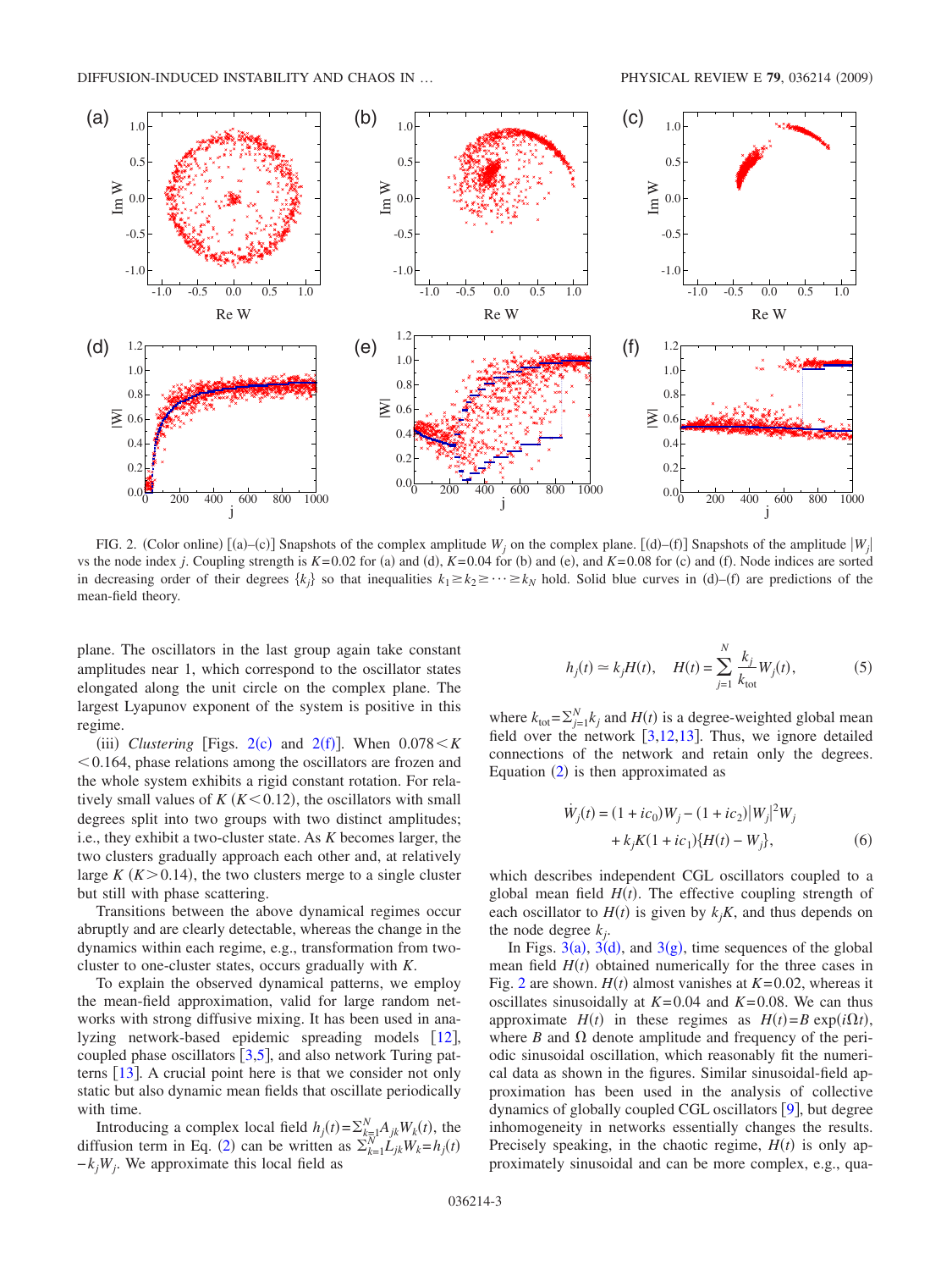<span id="page-3-0"></span>

FIG. 3. (Color online)  $[(a), (d),$ and (g)] Evolution of real (red circles) and imaginary parts (blue crosses) of the global mean field  $H(t)$  and fitting by *B* exp(*i* $\Omega$ *t*).  $[(b), (e), and (h)]$  Bifurcation diagrams of the sinusoidally driven oscillator. Insets show limit-cycle orbits or fixed points of  $V(t)$  at the parameter values indicated by broken vertical lines.  $[(c), (f),$  and  $(i)]$ Probability density functions of *Wj* compared with the mean-field approximation (yellow or light gray represents lower density, and red or dark gray represents higher density, with white representing zero). Solid blue curves represent the maximal and minimal values of the complex amplitude  $|W_i|$  under the mean-field approximation. Parameters are  $K=0.02$  and  $B=0$ for (a)–(c);  $K=0.04$ ,  $B=0.442$ , and  $\Omega = -1.25$  for (d)–(f); and *K*  $=0.08$ , *B*=0.532, and  $\Omega$ =-0.796 for  $(g)$ – $(i)$ .

siperiodic for some other values of  $K$  (as also known in the case of global coupling  $[9]$  $[9]$  $[9]$ ), but we focus on the simplest sinusoidal case here. In the clustering regime,  $H(t)$  is always strictly sinusoidal.

Moving to a rotating frame by introducing  $W(t)$  $= V(t) \exp(i\Omega t)$ , we obtain an autonomous equation for  $V(t)$ as *V*  $\dot{V}(t) = [1 + i(c_0 - \Omega)]V - (1 + ic_2)|V|^2V + \beta(1 + ic_1)(B - V).$ Here we dropped the index *j*, because all oscillators obey the same dynamics, and defined  $\beta = \beta(j) = k_j K$ , which plays the role of a bifurcation parameter. The dependence of the oscillator dynamics on the node index  $j$  enters only through  $\beta$ .

Figures  $3(b)$  $3(b)$ ,  $3(e)$ , and  $3(h)$  display the bifurcation diagrams of the above equation as functions of the control parameter  $\beta$ , where the maximal and the minimal values of  $|W|=|V|$  are plotted using *B* and  $\Omega$  estimated numerically in Figs. [3](#page-3-0)(a), 3(d), and 3(g). Depending on the values of *B*,  $\Omega$ , and  $\beta$ , the equation exhibits a symmetric limit cycle, an asymmetric limit cycle, and one or two fixed points  $[14]$  $[14]$  $[14]$ .

Now, using the relation between the bifurcation parameter and the node degree,  $\beta = \beta(j) = Kk_j$ , we can map the bifurcation diagrams onto actual amplitude patterns in the network. The solid curves in Figs.  $2(d) - 2(f)$  $2(d) - 2(f)$  are the maximal and minimal values of  $|W_i|=|V_i|$ , which fit the envelopes of the oscillator dynamics reasonably well. Figures  $3(c)$  $3(c)$ ,  $3(f)$ , and  $3(i)$ compare the numerical probability density functions of the amplitude with these curves, showing good agreement. In particular, the condition for an oscillator to fall in the amplitude death state in regime (i) can be obtained analytically by linear stability analysis of the fixed point  $V_i=0$  with  $B=0$ . This yields  $k_i > 1/K$ , which also agrees well with the numerical data. Thus, the complex network dynamics in our model can be well understood through the mean-field approximation  $[15]$  $[15]$  $[15]$ .

Summarizing, we have investigated diffusion-induced instability and resulting complex dynamics exhibited by limitcycle oscillators on random networks. Under the mean-field